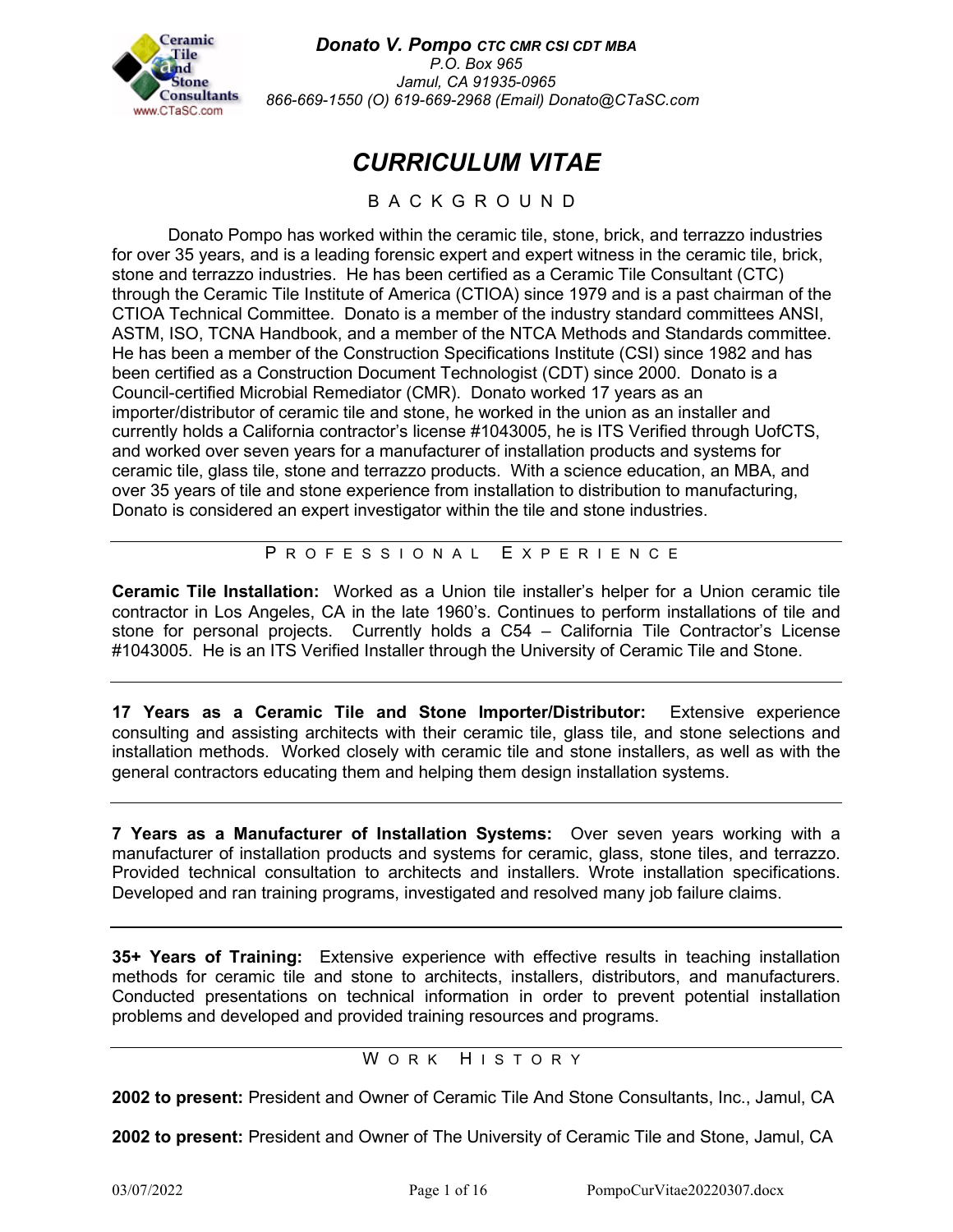

**1995 to 2002:** Regional Sales Manager, Western USA and Western Canada, Laticrete International, Bethany, CT *[Work History – continued]*

**1994 to 1995:** National Account Representative, 13 Western States, Laticrete International, Bethany, CT

**1977 to 1994:** Executive VP, Southwestern Ceramic Tile & Marble Co., San Diego, CA

**1976:** Real Estate Agent, J & J Real Estate, Fort Leavenworth, KS

**1971 to 1975:** College with BioChemistry Major

**1969 to 1971:** U. S. Army 82<sup>nd</sup> Airborne Military Police and General's Secretary

| EDUCATION                                                                                                                                |              |
|------------------------------------------------------------------------------------------------------------------------------------------|--------------|
| University of Phoenix, San Diego, CA<br><b>MBA EMPHASIS IN MARKETING, GPA 4.00</b>                                                       | 1996 to 1997 |
| University of Phoenix, San Diego, CA<br>MBA WITH AN EMPHASIS IN FINANCE. GPA 3.82                                                        | 1994 to 1996 |
| University of Phoenix, San Diego, CA<br>BACHELOR OF SCIENCE DEGREE IN BUSINESS ADMINISTRATION WITH AN EMPHASIS IN<br>MARKETING. GPA 3.79 | 1992 to 1994 |
| University of California at San Diego Revelle College<br>BIOCHEMISTRY MAJOR WITH FULL SCHOLARSHIP.                                       | 1974 to 1975 |
| <b>Orange Coast College, Costa Mesa, CA</b><br><b>BIOCHEMISTRY MAJOR. GPA 3.77</b>                                                       | 1971 to 1974 |

## S PECIAL Q UALIFICATIONS

CERTIFIED CERAMIC TILE CONSULTANT (CTC), CERTIFIED TILE SPECIALIST (CTS), CERTIFIED STONE SPECIALIST (CSS), CERTIFIED CONSTRUCTION DOCUMENT TECHNOLOGIST (CDT)

C54 – TILE (CERAMIC AND MOSAIC) CALIFORNIA CONTRACTOR'S LICENSE #1043005 ITS INSTALLER VERIFICATION THROUGH UOFCTS.

CERTIFIED CONSTRUCTION DOCUMENTS TECHNOLOGIST (CDT) THROUGH CSI

CERTIFICATE OF COMPLETION FOR MOLD REMEDIATION IN BUILDINGS

CERTIFIED MICROBIAL REMEDIATION COURSE COMPLETION MARCH 19-21, 2007

COUNCIL-CERTIFIED MICROBIAL REMEDIATOR (CMR) JUNE 19, 2007

NATIONAL TILE CONTRACTOR ASSOCIATION (NTCA) RECOGNIZED CONSULTANT

REAL ESTATE LICENSE IN KANSAS

PRIVATE PILOT LICENSE AND 82ND AIRBORNE PARATROOPER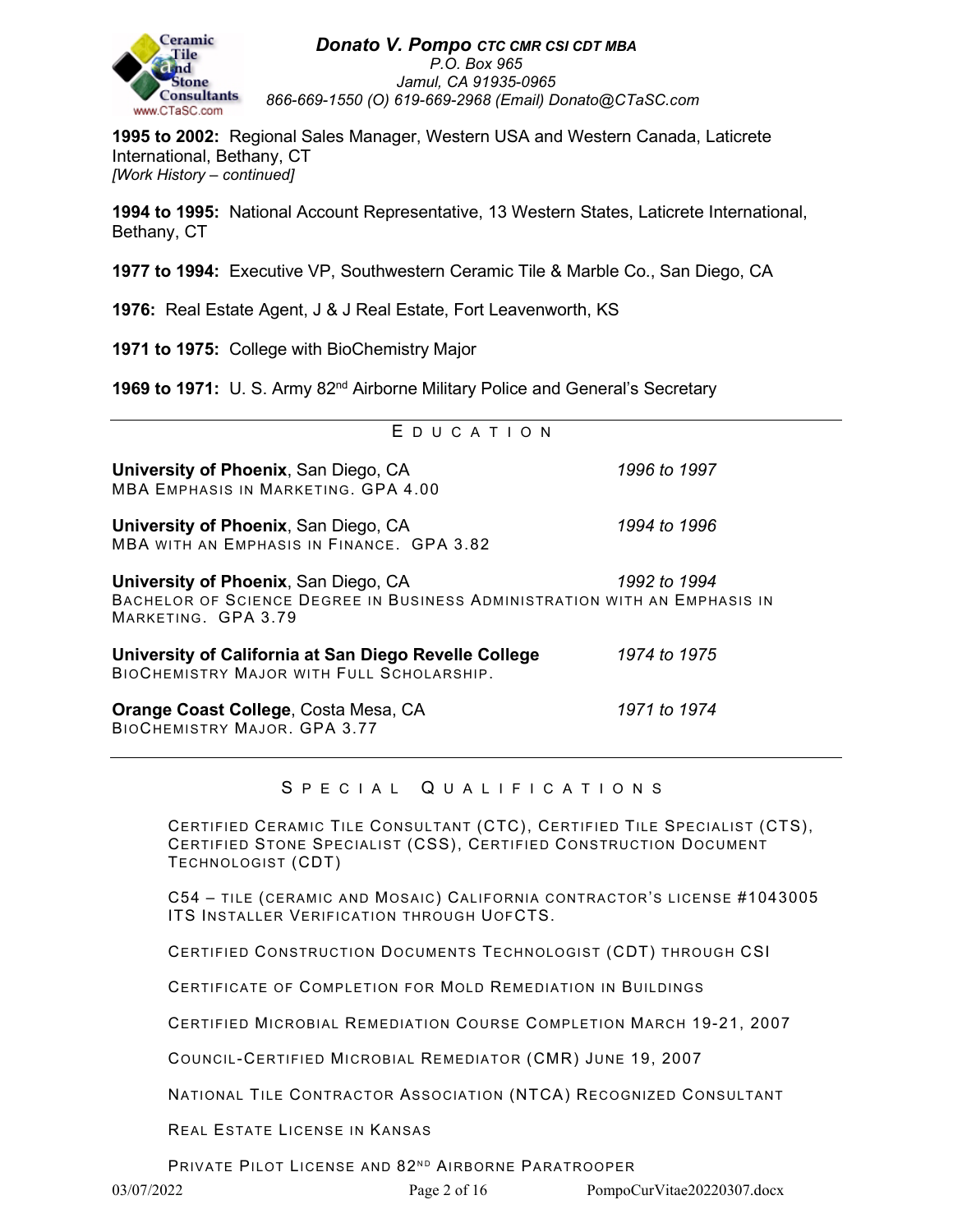

A DDITIONAL P ROFESSIONAL A CTIVITIES ANSI A-108 AND A137.1 AMERICAN NATIONAL STANDARDS INSTITUTE; ASTM C18 DIMENSION STONE COMMITTEE; ASTM C21 CERAMIC TILE COMMITTEE; ACI AMERICAN; CONCRETE INSTITUTE MSJC COMMITTEE; CSI CONSTRUCTION SPECIFICATION INSTITUTE; CTDA CERAMIC TILE DISTRIBUTORS ASSOCIATION; CTIOA CERAMIC TILE INSTITUTE OF AMERICA; FCI FLOOR COVERING INSTITUTE; FEWA FORENSIC EXPERT WITNESS ASSOCIATION; IAPMO UNIFORM PLUMBING CODE; IAQA INDOOR AIR QUALITY ASSOCIATION; ICC INTERNATIONAL CODE COUNCIL; ISO TC189; NATURAL STONE INSTITUTE (NSI), FORMERLY THE MARBLE INSTITUTE OF AMERICA (MIA); MMSA MATERIALS & METHODS STANDARDS ASSOCIATION; THE MASONRY SOCIETY TMS 402/602 COMMITTEE; NTCA NATIONAL TILE CONTRACTORS ASSOCIATION MEMBER, RECOGNIZED CONSULTANT, AND STANDARDS AND METHODS COMMITTEE; TCNA TILE COUNCIL OF AMERICAN HANDBOOK COMMITTEE; TILE HERITAGE FOUNDATION; TTMAC TILE TERRAZZO MARBLE ASSOCIATION OF CANADA.

FOUNDER AND ADMINISTRATOR OF THE UNIVERSITY OF CERAMIC TILE AND STONE.

DEVELOPED ONLINE TRAINING COURSES FOR THE TERRAZZO, TILE AND MARBLE ASSOCIATION OF CANADA (TTMAC) AND FOR THE CERAMIC TILE DISTRIBUTORS ASSOCIATION (CTDA).

PAST CHAIRMAN AND MEMBER OF CTIOA CERAMIC TILE INSTITUTE OF AMERICA TECHNICAL COMMITTEE.

MEMBER AND PAST BOARD MEMBER OF CTDA CERAMIC TILE DISTRIBUTORS ASSOCIATION AND CLUB '84 CERAMIC TILE ACTION GROUP.

PAST CTDA EDUCATION COMMITTEE CHAIRMAN AND CURRENT MEMBER; CTDA TECHNICAL COMMITTEE MEMBER.

COMMITTEE MEMBER OR PARTICIPANT OF ANSI AMERICAN NATIONAL STANDARDS INSTITUTE ANSI A108 AND A137.1 COMMITTEE, ASTM C-18 DIMENSION STONE COMMITTEE, MIA TECHNICAL COMMITTEE, BUILDING STONE INSTITUTE (BSI) TECHNICAL COMMITTEE, CTIOA TECHNICAL COMMITTEE, ISO TC189 COMMITTEE, THE MASONRY SOCIETY TMS 402/602 COMMITTEE, AND NATIONAL CONTRACTORS ASSOCIATION (NTCA) TECHNICAL COMMITTEE; TCNA HANDBOOK FOR CERAMIC, GLASS AND STONE TILE INSTALLATION COMMITTEE.

DEVELOPED TILEWISE EDUCATIONAL CARTOONS AND WROTE COPY FOR ARTIST.

MEMBER OF TOASTMASTERS 1990 TO 1992.

RECEIVED THE CONSTRUCTION SPECIFIER ARTICLE OF THE YEAR AWARD FOR THE ARTICLE "GOOD SPECS MEAN GOOD TILE AND STONE INSTALLATIONS" PUBLISHED IN DECEMBER 2011. AWARD PRESENTED SEPTEMBER 14, 2012, AT THE CONSTRUCT 2012 CONFERENCE.

ATTENDED INTERNATIONAL CODE COUNCIL (ICC) RESIDENTIAL INSPECTION TRAINING BASED ON 2012 INTERNATIONAL CODES FROM NOVEMBER 18, 2013, THROUGH NOVEMBER 22, 2013. COURSE CONTENT WAS:

- 2012 IRC PERFORMING RESIDENTIAL BUILDING INSPECTIONS
- 2012 IRC PERFORMING RESIDENTIAL ELECTRICAL INSPECTIONS
- 2012 IRC PERFORMING RESIDENTIAL MECHANICAL INSPECTIONS
- 2012 IRC PERFORMING RESIDENTIAL PLUMBING INSPECTIONS

DEVELOPED AN INSITU SHEAR BOND STRENGTH TEST PROTOCOL AND APPARATUS FOR ADHERED TILE AND STONE THAT IS NOW AN ASTM C1823 TEST METHOD AND HAS BEEN ADDED TO THE BUILDING CODE FOR QA TESTING ON EXTERIOR TILE AND STONE VENEERS.

HONOR FLIGHT SAN DIEGO GUARDIAN FOR WORLD WAR II VETERANS TO WASHINGTON DC TO VISIT WORLD WAR II MEMORIALS 04-30-2016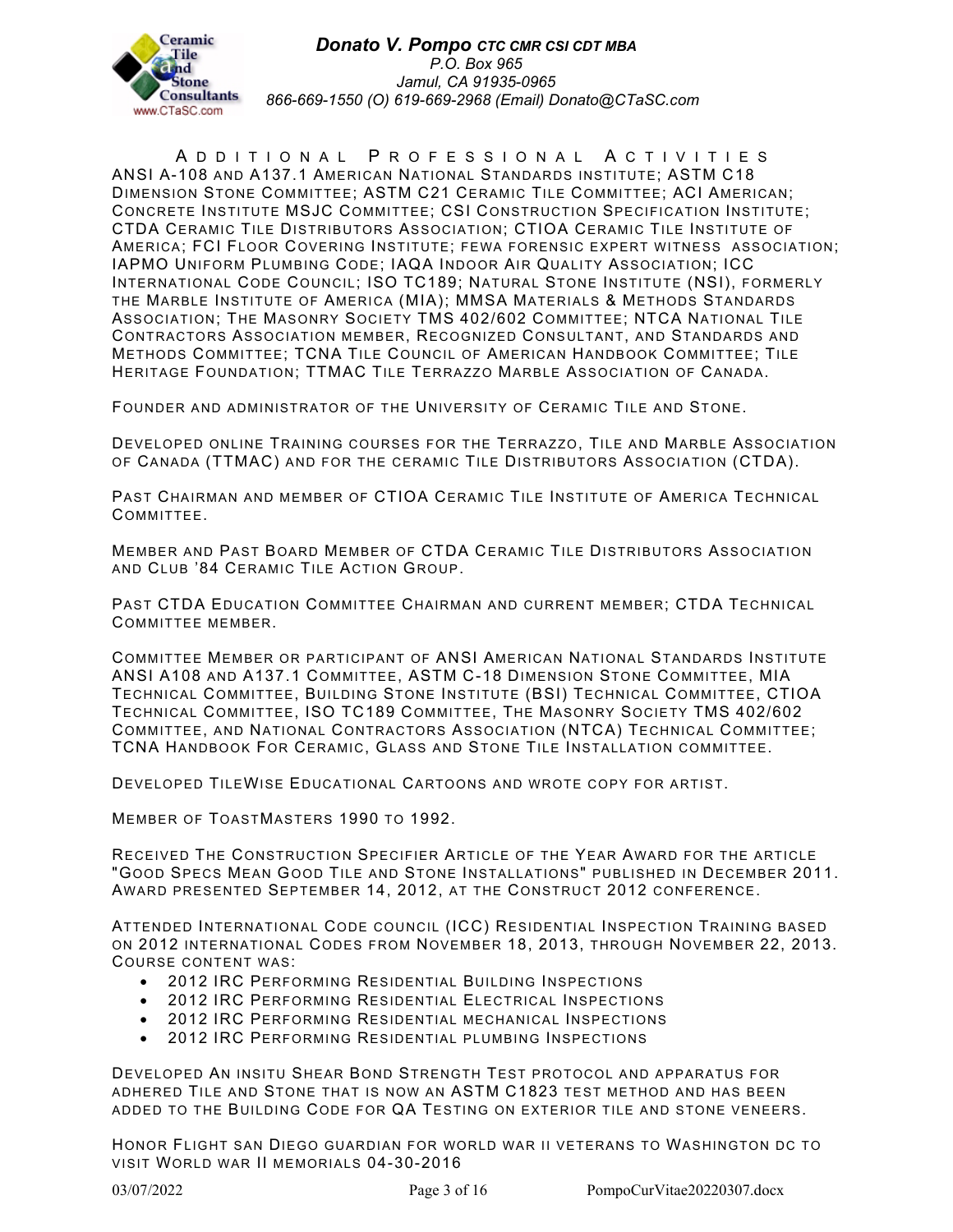

## **Published Articles by Donato Pompo**

## *Quality Control in Ceramic Tile and Stone Specifications*

The Construction Specifier Volume 55, Number 10, October 2002 - Reviews the importance of clearly stating quality control guidelines in job specifications.

## *From Babylonians to Baby Boomers, Tile Endures*

Kitchen & Bath Business, January 2003 - How to overcome the challenges in selling and designing with ceramic tile and stone.

## *Online E-Learning Education Arrives to the Ceramic Tile and Stone Industry*

TileLetter, June 2003 - How you can take advantage of new, less expensive and more effective educational technology on the web.

#### *Substrate Prep & Quality Controls for Ceramic Tile & Stone*

The Construction Specifier Volume 56, Number 8, August 2003 - Reviews common job problems leading to failures and Quality Assurance and Controls for preventing failures.

## *Stone Products Catalina Report CR026 September 2003*

Contributing author to a 186-page statistical research report on the U.S. Stone Industry trends.

#### *Stone Exceeds U.S. Ceramic Tile Consumption Value in 2002*

NTCA TileLetter, November 2003 - Reviews stone consumption trends in the U.S. compared to ceramic tile; focuses on the ceramic tile industry.

## *Welcome to the Stone Age - Category Represents a Growth Opportunity for Dealers, Distributors*

Floor Covering Weekly Volume 252, Number 29, November 10, 2003 - Reviews stone consumption trends in the U.S. compared to ceramic tile; focuses on the floor covering industry.

#### *U.S. Stone Consumption Exceeds Ceramic Tile Value in 2002*

Stone World Buyers Guide 2004 Volume 20, Number 12, December 2003 - Reviews stone consumption trends in the U.S. compared to ceramic tile; focusing on the stone industry.

#### *Learning Proper Substrate Preparation and Quality Controls to Avoid Failures*

NTCA TileLetter March 2004 - Reviews common ceramic tile and stone failures and explains how to avoid them with proper substrate preparation with good quality control procedures.

## *More than One Way to Skin a Building - Ceramic Tile, Brick, and Natural Stone*

*Veneers -* The Construction Specifier Volume 57, Number 6, June 2004 – Architectural review of exterior veneers.

#### *Exterior Adhered Veneer Test EXCEEDS 250% of Seismic Requirement... a New Opportunity for Ceramic Tile and Stone Sales*

NTCA TileLetter, September 2004 - Case Study of the new San Diego PETCO Ballpark, which reviews scratch and brown and cementitious backerboard unit methods with good quality control procedures.

## *Stone Products Catalina Report CR039 March 2006*

Contributing author to a 214-page statistical research report on the U.S. stone industry trends.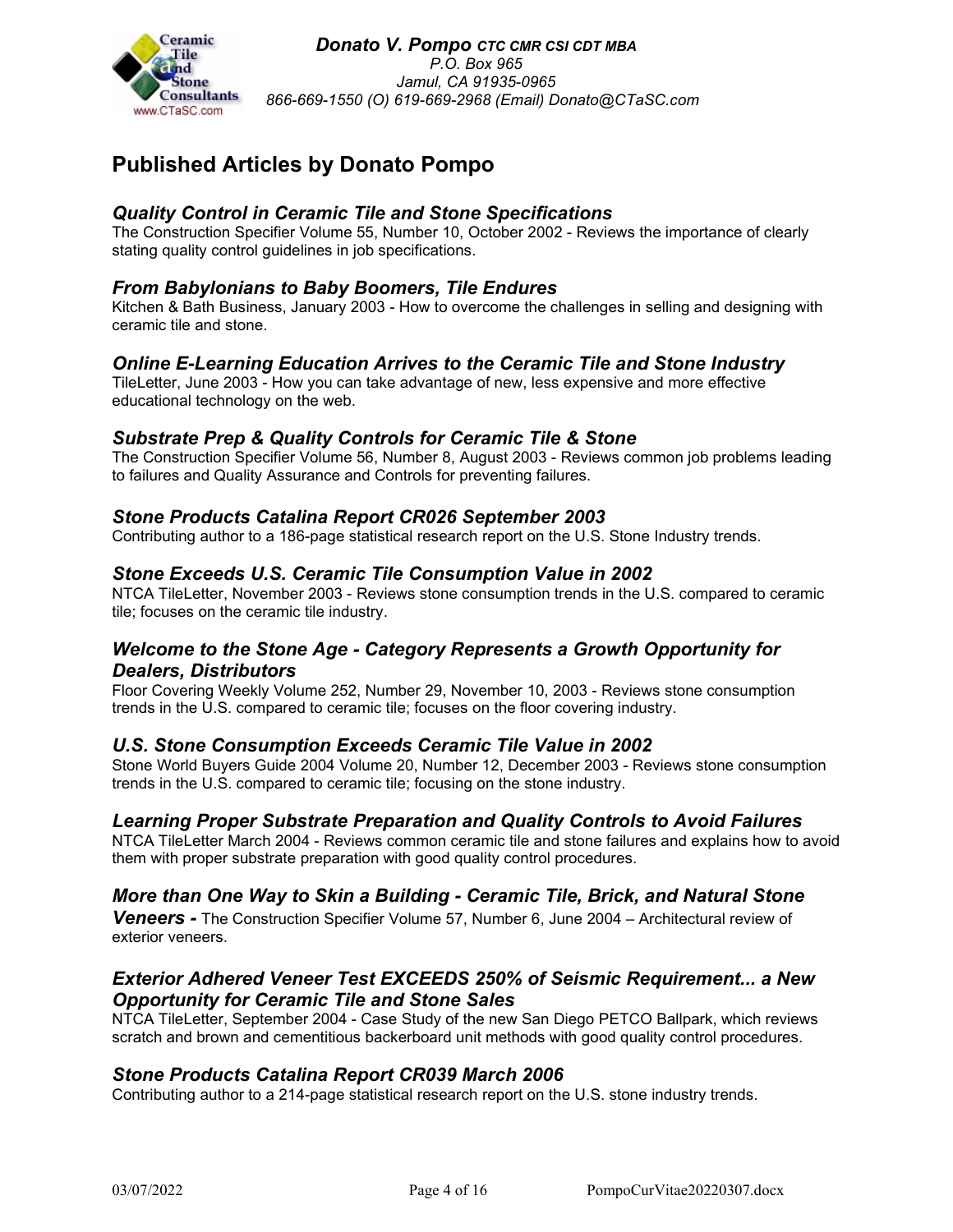

#### *[Published Articles by Donato Pompo –continued]*

## *Tile and Stone Finishes for Restrooms – Values, Challenges and Avoiding Failure*

The Construction Specifier, Volume 59, Number 4, April 2006 – Glass, stone and ceramic finishes can provide a luxurious look for restrooms in hospitality environments. However, water intrusion often leads to failure. Quality control, good installation, and knowledge of the various standards are crucial.

## *Stone's Grip on the Marketplace – Second Industry Report Shows Stone Consumption Continues Upward Climb*

TileDealer, September/October 2006 – Reviews the booming U.S. stone industry, citing important statistics on stone consumption, imports and pricing in 2005, and projected growth rate.

## *Research Shows Stone Consumption Continues Upward Climb – According to a new Stone Industry Report, the market for natural stone in the U.S. is continuing to grow in terms of volume as well as value.*

Stone World Guide 2007 Volume 23, Number 12, December 2006 - Reviews stone consumption trends in the U.S. compared to ceramic tile; focusing on the stone industry.

## *Mold: The Problem or the Symptom?*

TileDealer, January/February 2007 - The first article in a three-part series dealing with the affects of mold in the ceramic tile and stone industry.

## *The Growing Concern about Mold: Legal Complications, Part 2*

TileDealer, March/April 2007 - The second article in a three-part series dealing with the affects of mold in the ceramic tile and stone industry.

## *Choosing Substrates and Installation Systems for Ceramic Tile and Stone Tile*

TileDealer, September/October 2007 – Deciding which substrate to use, how to prepare it, and which installation systems are best to complete the job.

## *How Training and "E-learning" Can Improve ROI*

Floor Covering Institute Blog, May 19, 2010<http://blog.floorcoveringinstitute.com/> On-line education is an effective, cost-efficient way to train salespeople and reduce expenses, increase your competitive edge and improve the return on investment spent on training.

#### *Natural and Manufactured Stone Products Catalina Report CR065 July 2010*

Contributing author to a 250-page statistical research report on the U.S. stone industry trends.

#### *Stone floor construction - good data leads to intelligent decisions and market*

*strategies;* Floor Covering Institute Blog, October 5, 2010 [http://blog.floorcoveringinstitute.com/;](http://blog.floorcoveringinstitute.com/) You are only limited by what you don't know. Stone statistical data and trends was limited until Donato Pompo and Catalina Research collaborated and published the U.S. Stone Product reports.

#### *Quality control - the best way to avoid ceramic and stone installation failures;*

Floor Covering Institute Blog, December 10, 2010 [http://blog.floorcoveringinstitute.com/;](http://blog.floorcoveringinstitute.com/) The best way to ensure quality installations is through a Project Quality Control Plan.

#### *Hollow Sounding Tile May Signal Installation Problems*

The Commercial Flooring Report Volume 38 June 2011 - Hollow sounding tiles in an installed tile application may or may not mean there is a problem. A tile installation can be hollow for a number of reasons and the only way for sure to determine if there is a problem is to intrusively remove tiles to evaluate the underlying conditions.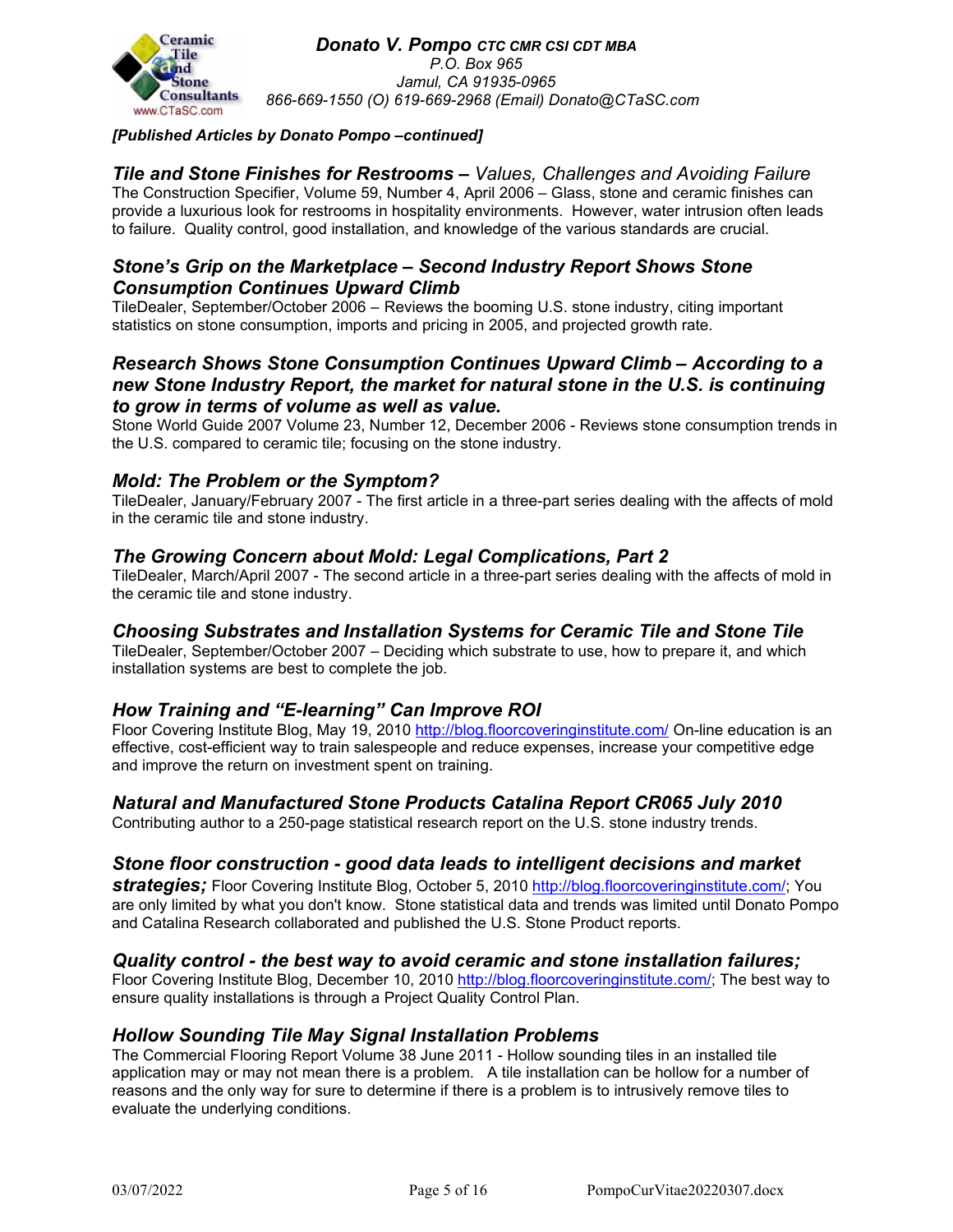

## *[Published Articles by Donato Pompo –continued]*

*Flexible, affordable training means adapting to and using technology; Floor Covering* Institute Blog, June 29, 2011 [http://blog.floorcoveringinstitute.com/;](http://blog.floorcoveringinstitute.com/) Quickly evolving information and products makes education more important than ever. Training used to mean taking the sale force out of the field. But these days that isn't always necessary.

**Top cause of failed shower installations? Installer training;** Floor Covering Institute Blog, September 13, 2011 [http://blog.floorcoveringinstitute.com/;](http://blog.floorcoveringinstitute.com/) We have learned that ceramic and stone installation failures are not usually the result of one deficiency, but rather a combination of compounding deficiencies.

*Market Strategy for a Tough Economy; Floor Covering Institute Blog, November 4, 2011* [http://blog.floorcoveringinstitute.com/;](http://blog.floorcoveringinstitute.com/) Whether you are part of the ceramic tile or stone industry, which is my specialty, or even part of the floor covering industry, the same business and marketing principals apply and you need to go through the same exercise to answer the following questions and prepare your business strategy...

*Good Specs Mean Good Tile and Stone Installations\** – The Construction Specifier, Volume 64, Number 12, December 2011 – Ceramic tile, natural and manufactured stone, and glass tile have rapidly evolved - it is not a simple matter to determine what, where, and with which something should be used. Consequently, it is more important than ever for the specifier to have thorough and clear quality assurance and quality control sections in their specifications. [http://www.kenilworth.com/publications/cs/de/201112/index.html,](http://www.kenilworth.com/publications/cs/de/201112/index.html) page 30.

**- \*Received The Construction Specifier Article of the Year Award for this article -**

*Shrinkage leads to Indent Fractures in Stone -* NTCA TileLetter November 2011 - Shrinkage is not new. In fact, it's expected to occur within setting materials. What has changed is that much more stone is being installed today, over different substrates and substrate conditions.

## *Good-quality Specifications result in good-quality tile and stone installations* –

TADA, Tile for Architects, Designers and Affiliates - Volume 1, Issue 1, April 2012 – Ceramic tile, natural and manufactured stone, and glass tile have rapidly evolved - it is not a simple matter to determine what, where, and with which something should be used. Consequently, it is more important than ever for the specifier to have thorough and clear quality assurance and quality control sections in their specifications.

**Intelligent merchandising in the floor covering showroom;** Floor Covering Institute Blog, May 02, 2012 [http://blog.floorcoveringinstitute.com/;](http://blog.floorcoveringinstitute.com/) In a ceramic tile and stone showroom the two biggest challenges for customers are visualizing how the tile or combination of tiles will look installed in the home and determining which tiles are suitable for their intended application. The key to solving that challenge is to train sales people so they are knowledgeable and competent showroom consultants utilizing intelligent merchandising.

## *Avoiding the Fall -* **Specifying ceramic, glass tile, stone, and terrazzo for slip**

**Resistance** – The Construction Specifier, Volume 65, Number 10, October 2012 – Slip resistance, ease of maintenance, and application type are all very important to understand when specifying ceramic tile, glass tile, stone, terrazzo, or any other hard surface material. What degree and type of traffic a tile surface will experience is important, as well as whether it is an interior, exterior, level, or sloped application that will be subjected to dry, wet, or frozen conditions. Specifying the wrong product for the intended use can be a liability to both the specifier as well as to his or her client. The solution to all of these potential challenges are to qualify the suitability of the tile and stone products for the intended application before specifying them and, if necessary, hire a consultant who can help make educated decisions. [http://www.kenilworth.com/publications/cs/de/201210/index.html,](http://www.kenilworth.com/publications/cs/de/201112/index.html) page 60.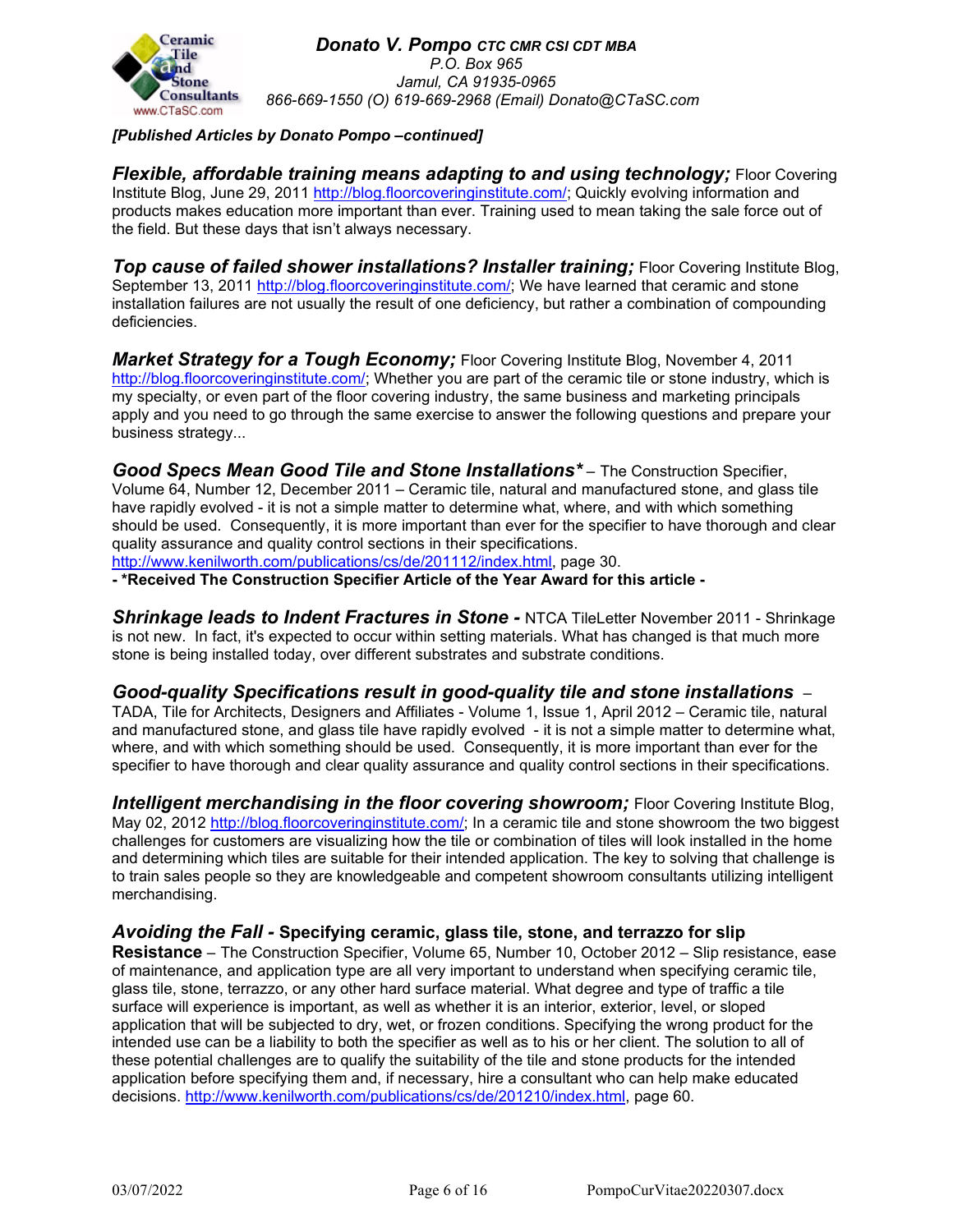

## *[Published Articles by Donato Pompo –continued]*

*Writing Quality Stone Specifications* – Building Stone Magazine - Fall 2012 – With stone continually being used in new and unique applications, writing quality specifications is critical to ensure a successful installation. It is not a simple matter to determine what, where, and with which something should be used. Consequently, it is more important than ever for the specifier to have thorough and clear quality assurance and quality control sections in their specifications.

#### *Specifying Natural Stone* – Construction Canada,

Volume 55, Number 2, March 2013 – While there may be visual similarities, few materials can replicate the actual sustainable or durable qualities of natural stone. Although there are many different types of Natural stone with different physical properties - so it is not a simple matter to determine what, where, and with which something should be used. Consequently, it is more important than ever for the Canadian specifier to have thorough and clear quality assurance and quality control sections in their stone specifications. [http://www.kenilworth.com/publications/cc/de/201303/index.html,](http://www.kenilworth.com/publications/cc/de/201303/index.html) page 80.

## *Specifying Ceramic, Glass, and Stone Tiles for Exterior and Interior Wet Areas*

*Understanding the importance of slope, weeps, and flashing* – The Construction Specifier, Volume 66, Number 5, May 2013 – Exterior decks and balconies, and interior wet areas are more prone to problems due to their exposure to large volumes of water. Failures of these areas are typically due to a combination of installer error, using improper materials, and not having thorough specifications and details. The three common deficiencies found are the lack of an adequate slope-to-drain at the waterproof membrane surface, plugged drain weep holes, and the lack of adequate waterproof flashing to keep moisture from migrating into the substrate and tile or into adjacent materials causing expensive collateral damages. [http://www.kenilworth.com/publications/cs/de/201305/index.html,](http://www.kenilworth.com/publications/cs/de/201112/index.html) page 10.

*Natural and Manufactured Stone Products Catalina Report FC083 June 2013* Contributing author to a 230-page statistical research report on the U.S. stone industry trends.

*Hollow-Sounding Tiles may Signal Installation Problems -* NTCA TileLetter July 2013 - Hollow sounding tiles in an installed tile application may or may not mean there is a problem. A tile installation can sound hollow for a number of reasons and the only way for sure to determine if there is a problem is to intrusively remove tiles to evaluate the underlying conditions (long version) [http://ntca](http://ntca-tada.com/?p=855)[tada.com/?p=855](http://ntca-tada.com/?p=855).

*Hollow-Sounding Tiles may Signal Installation Problems -* NTCA TADA Online July 26, 2013 - Hollow sounding tiles in an installed tile application may or may not mean there is a problem. A tile installation can sound hollow for a number of reasons and the only way for sure to determine if there is a problem is to intrusively remove tiles to evaluate the underlying conditions (short version).

*Specifying Movement Joints and Sealants for Tile and Stone - Reviewing current industry standards and design options* – The Construction Specifier, Volume 66, Number 10, October 2013 – When there is a tile or stone failure, a contributing factor is often the lack of properly installed movement joints. Just like concrete sidewalks and bridges, tile and stone need to have movement joints to control the anticipated movements within a structure. Tile and stone will expand and contract when it is subjected to heat/cold or moisture/dryness. It is critical for architects to properly specify the design, materials, and layouts of movement joints.

[http://www.kenilworth.com/publications/cs/de/201310/files/10.html,](http://www.kenilworth.com/publications/cs/de/201310/files/10.html) page 10.

*Installing ceramic tile, glass tile, and stone in interior wet areas -* NTCA TileLetter January 2014 - Interior wet areas are more prone to problems due to their exposure to large volumes of water. Failures of these areas are typically due to a combination of installer error, using improper materials, and not having thorough specifications and details. The three common deficiencies found are the lack of an adequate slope-to-drain at the waterproof membrane surface, plugged drain weep holes,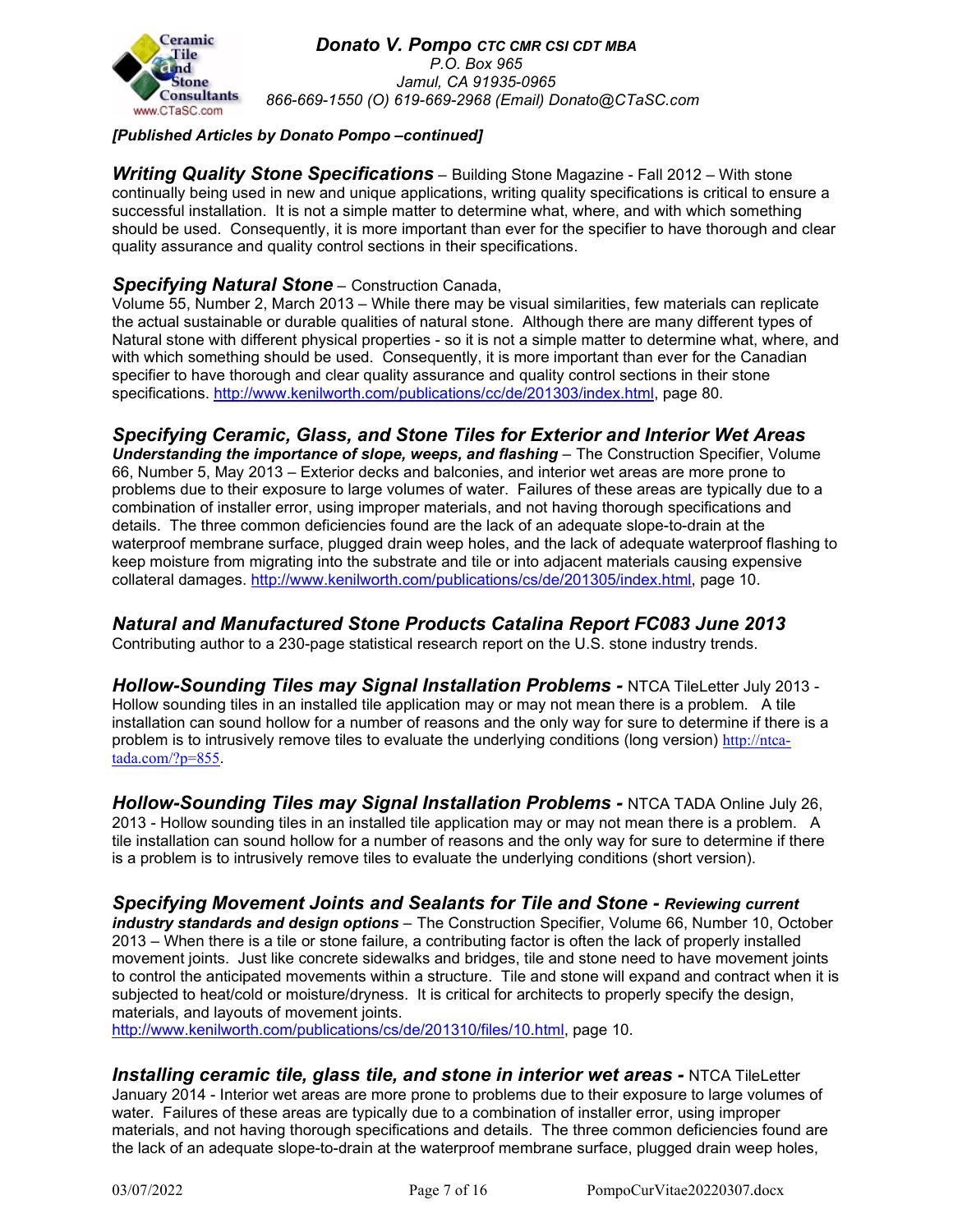

and the lack of adequate waterproof flashing to keep moisture from migrating into the substrate and tile or into adjacent materials causing expensive collateral damages. Page 64.

#### *[Published Articles by Donato Pompo –continued]*

## *Why movement joints and sealants must be installed in tile and stone*

*installations - Current industry standards and design options -* NTCA TileLetter May 2014 - Industry standards say that all tile installations must have movement joints. If you don't install movement joints, and there is some problem with the tile installation, then the fingers will be pointing your way and you will be held responsible even if the problem isn't directly related to the lack of movement joints. Lack of movement joints can be a contributing factor to many different types of tile failures, so it's not worth the risk to exclude them from your installations. Page 54.

*Tile and Stone Training – Ceramic Tile, Glass Tile and Stone Training: Avoid Costly Problems with Continued Education –* Floor Covering Installer July/August 2015 - Not unlike doctors, attorneys, accountants and other professionals, tile installers must keep up with industry standards and other changes within the industry. This requires each professional to commit time each year for continued education training. <http://digital.bnpmedia.com/publication/?i=264058&p=36>

*Tile and Stone Lippage – What is acceptable (and how do you specify it)? –* The Construction Specifier August 2015 - Excessive tile lippage can be avoided with quality architectural specifications that include adequate testing and quality control processes. It is typically due to a combination of substrates not properly prepared, improper installation methods, improper use of materials, and poor installer workmanship performance. Perceived excessive tile lippage is often because of inappropriate lighting design, too narrow of grout joints, and not following industry recommendations. In some cases, where perceived excessive tile lippage is unavoidable, it may be due to false expectations by the specifier or client. <http://www.kenilworth.com/publications/cs/de/201508/> Page 44.

*Natural and Manufactured Stone Product Industry Report FC094 December 2015* Contributing author to a 238-page statistical research report on the U.S. stone industry trends.

*Tile and Stone Lippage – What is acceptable and how do you avoid excessive tile lippage through quality tile and stone installations? Part 1 of 2 –* TileLetter February 2016 - Excessive tile lippage can be avoided with quality installations. It is typically due to a combination of substrates not properly prepared, improper installation methods, improper use of materials, and poor installer workmanship performance. Perceived excessive tile lippage is often because of inappropriate lighting design, too narrow of grout joints, and not following industry recommendations. In some cases, where perceived excessive tile lippage is unavoidable, it may be due to false expectations by the specifier or client.

*Tile and Stone Lippage – What is acceptable and how do you avoid excessive tile lippage through quality tile and stone installations? Part 2 of 2 –* TileLetter March 2016 - Excessive tile lippage can be avoided with quality installations. It is typically due to a combination of substrates not properly prepared, improper installation methods, improper use of materials, and poor installer workmanship performance. Perceived excessive tile lippage is often because of inappropriate lighting design, too narrow of grout joints, and not following industry recommendations. In some cases, where perceived excessive tile lippage is unavoidable, it may be due to false expectations by the specifier or client.

*Why you need to learn how to install gauged porcelain tile slabs/panels –*TileLetter November 2016 – Gauged porcelain tile panels/slabs are the latest and greatest buzz in the tile industry. These tiles are 5' x 10' or larger and they range in thickness from  $1/8$ " to  $\frac{3}{4}$ ". These tiles require new tools and methods for installing them. Installers need to learn how to install these tiles, which will help them differentiate themselves from their competition and allow them to get more jobs and make more money.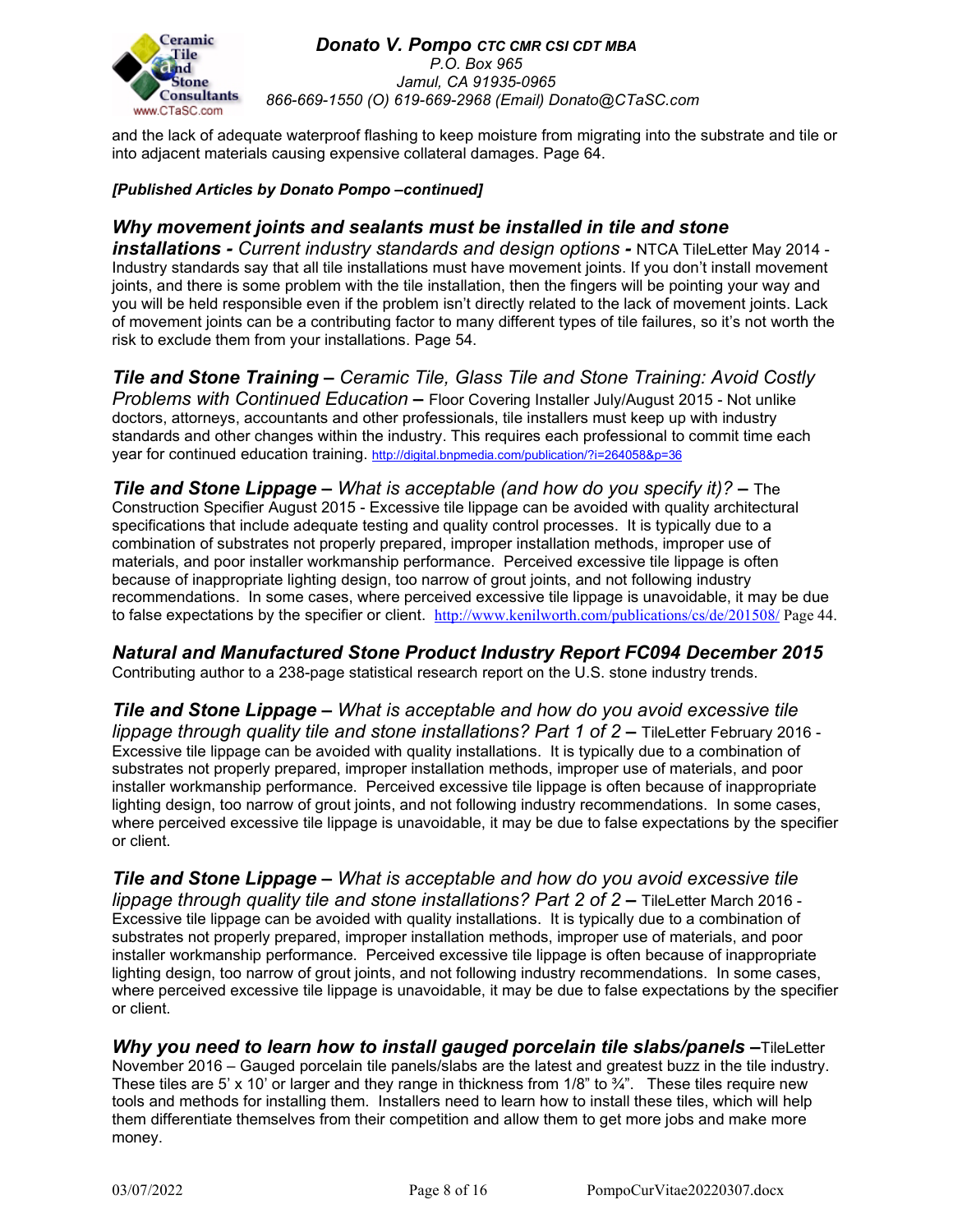

### *[Published Articles by Donato Pompo –continued]*

*Specifying Tile and Stone on Concrete – How much lippage is too much? –* The Construction Canada June 2016 - Excessive tile lippage can be avoided with quality architectural specifications that include adequate testing and quality control processes. It is typically due to a combination of substrates not properly prepared, improper installation methods, improper use of materials, and poor installer workmanship performance. Perceived excessive tile lippage is often because of inappropriate lighting design, too narrow of grout joints, and not following industry recommendations. In some cases, where perceived excessive tile lippage is unavoidable, it may be due to false expectations by the specifier or client. <http://www.kenilworth.com/publications/cs/de/201508/> Page 56.

*Curbless Shower Design: Requirements and Options –*TileLetter March 2016 – Curbless showers are not only required for the handicap and better for the aging population, but they have become popular and practical. This article reviews the proper design and installation requirements and recommendations for curbless showers, as well as reviewing the various building codes and Americans with Disability ACT (ADA) requirements.

*Ensuring the Quality of Thin Brick Veneer Installations* – The Construction Specifier, Volume 72, Number 4, April 2019 – Potential problems with thin brick exterior veneer applications can be avoided with good MasterFormat specifications, including adequate quality assurance (QA) testing and quality control (QC) processes. Architects and developers can hire consultants specializing in the application that is being specified to detail the installation process. Failures are typically due to a combination of improperly prepared substrates, poor installation methods and products, and wrong use of materials. It is in everyone's best interest to produce quality MasterFormat specifications with thorough QA & QC sections. <https://www.constructionspecifier.com/publications/de/201904/index.html>, page 18.

*How do you become a Successful Architectural Sales Representative? –* TileLetter April 2019 – Article explains what the key ingredients are to be a successful architectural sales representative in the tile and stone industry. [https://ctasc.com/wp](https://ctasc.com/wp-content/uploads/2019/04/HowDoYouBecomeSuccessfulArchSalesRep2019april.pdf)[content/uploads/2019/04/HowDoYouBecomeSuccessfulArchSalesRep2019april.pdf](https://ctasc.com/wp-content/uploads/2019/04/HowDoYouBecomeSuccessfulArchSalesRep2019april.pdf)

*The outlook for stone in 2020 –* TRENDS March 2020 – Article discusses what the trends are in the use of natural stone projected for 2020. [http://tileletter.s3-website-us-east-](http://tileletter.s3-website-us-east-1.amazonaws.com/2020trends/?page=66)[1.amazonaws.com/2020trends/?page=66](http://tileletter.s3-website-us-east-1.amazonaws.com/2020trends/?page=66)

*Flooring Forensics for Ceramic Tile and Stone –* Floor FOCUS July 2021 – Article discusses what the Common Challenges are in the use of ceramic tile and natural stone. Donato Pompo provided the key content for author Lew Migliore. <https://floorfocus.mydigitalpublication.com/publication/?m=62450&i=713953&p=78&ver=html5>

## **Educational Seminars Presented by Donato Pompo**

*Mannington Ceramic Tile: What You Need to Know to Make More Money…* Showing retailers how their companies will benefit from selling ceramic tile. *Surfaces, Las Vegas, NV, January 2003*

*The Ceramic Tile University –* How to Sell and Market Ceramic Tile. *Coverings, Orlando, FL, March 25, 2003*

*How to Grow Your Ceramic Tile & Stone Business –* Ceramic Tile and Natural Stone Sales and Merchandising Techniques. *Coverings, Orlando, FL, March 25, 2003*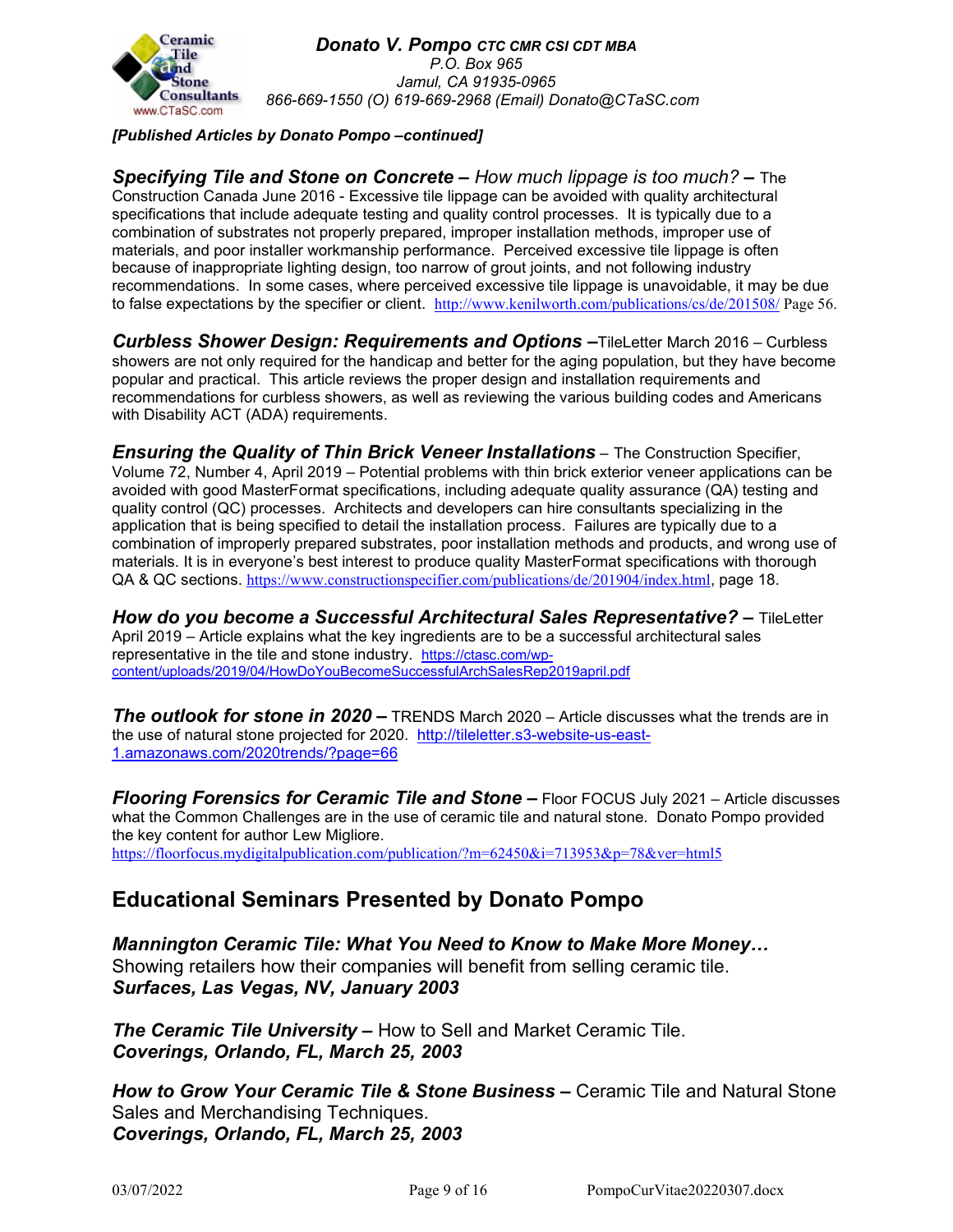

*[Educational Seminars Presented by Donato Pompo - continued]*

*Stone Trends and Statistics –* Review of 2003 Stone Report on US Natural Stone growth and how it will affect ceramic tile installers. *NTCA Total Solutions Conference, Charlotte, NC, September 12, 2003*

*Market Trends in the Stone Industry –* Review of 2003 Stone Report on US Natural Stone growth and how it will affect the stone industry. *StoneExpo, Atlanta, GA, December 4-6, 2003*

*Under the Skin of Petco Park: An Architectural Case Study Tour* **–** Review the architectural specifications and product selection for Petco - The San Diego Chapter of The Construction Specification Institute, Inc. *Petco Ball Park, San Diego, CA, August 26, 2004*

*Developing a Marketing and Sales Plan for Your Stone Business –* Showing importers and fabricators how to develop business plans for their companies. *StoneExpo, Los Angeles, CA, October 28, 2004*

*Forensic Education through Online Training Programs –* Showing forensic consultants how training can be developed and provided through asynchronous and synchronous web-based training.

*Forensic Consultant Association, San Diego, CA, November 10, 2004*

*Ceramic and Stone Tile Installation –* Identifying the proper installation methods for ceramic tile and stone.

*Surfaces, Las Vegas, NV, January 26, 2005*

*Turning Stone into Profit –* Showing how stone can be and will be a big part of the floor covering business in the future. *Surfaces, Las Vegas, NV, January 27, 2005*

*Training the Ceramic Tile and Stone Industry Online* – Online education is the way of the future. Learn how to effectively and practically train your employees. *Coverings, Orlando, FL, May 4, 2005*

*How to Avoid Ceramic Tile and Stone Installation Failures –* Learn the proper installation preparation and installation methods to avoid failures. *Coverings, Orlando, FL, May 4, 2005*

*Case Studies of Successful Façade Installations (with Bill Klaser) –* Review successful exterior veneer installations and learn the key steps to a successful installation.

*NTCA Total Solutions, Las Vegas, NV, September 8, 2005*

*Avoid Failures for Tile & Stone -* Learn proper installation preparations and installation methods to avoid failures. *NTCA Total Solutions, Las Vegas, NV, September 10, 2005*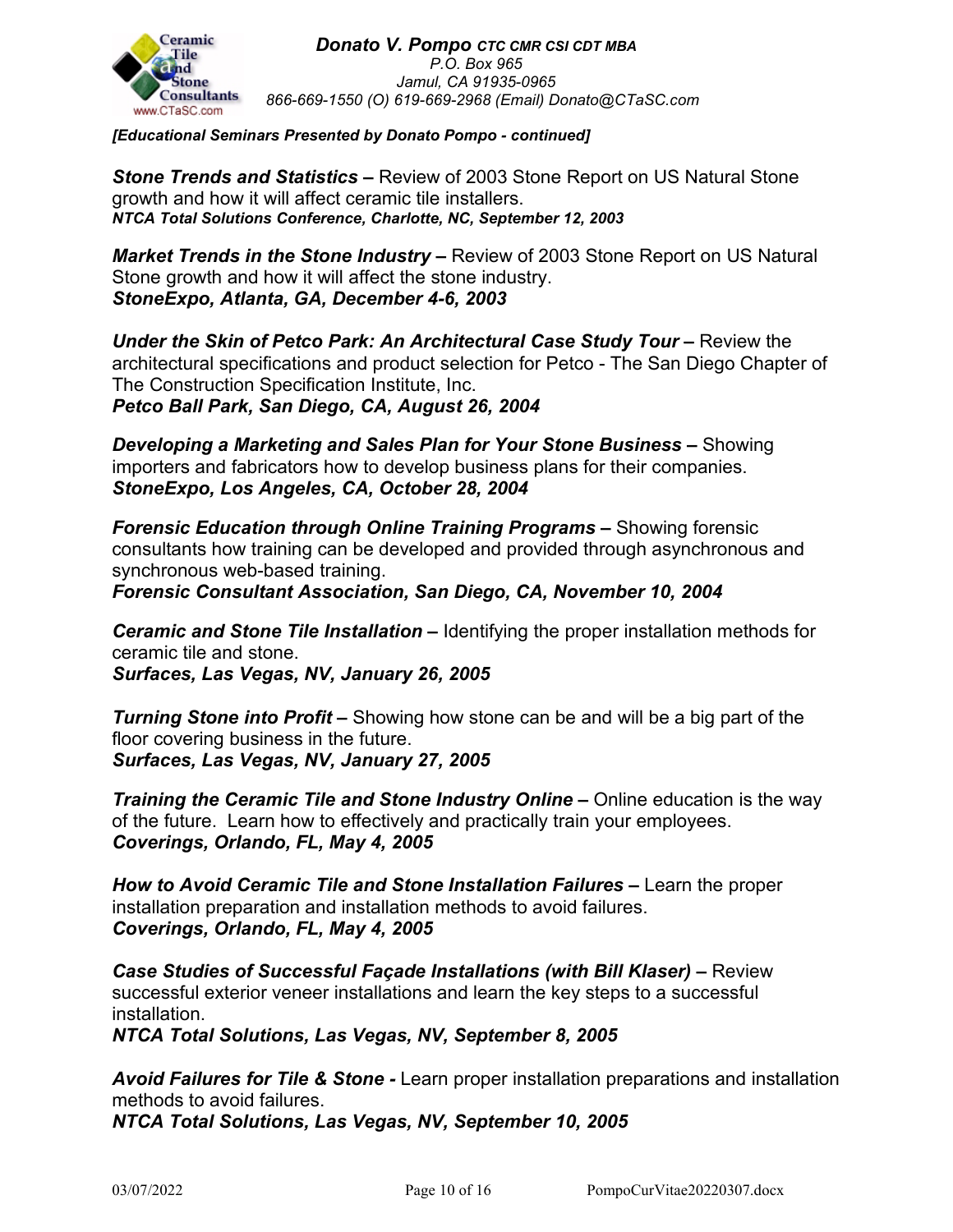

*[Educational Seminars Presented by Donato Pompo - continued]*

*Natural Stone Trends – What Lies in the Future? -* Review of 2006 Stone Report showing US Natural Stone growth and how it will affect the stone industry. *Building Stone Institute Convention, San Diego, CA, March 2, 2006*

*Training Employees and Customers – The Easiest and Least Expensive Way to Increase Your Profits –* Learn how to effectively and practically train your employees with both hands-on and online training. *Coverings, Orlando, FL, April 5, 2006*

*Top Reasons Why Installations Fail –* Identifying the top reasons why ceramic tile and stone installations fail, and what you can do about it. *Coverings, Orlando, FL, April 6, 2006*

*The Growing Concern About Mold -* What mold is and how it has become an industry problem now. *Coverings, Orlando, FL, April 7, 2006 [Educational Seminars Presented by Donato Pompo - continued]*

*Delivering Education Online – The Way Gen X and Y Learn –* Online training and the way it is perceived and utilized by younger people in today's workforce. *Coverings, Chicago, IL, April 18, 2007*

*Trends in Stone* for the Marble Institute of America – Current stone trends and how to avoid stone installation problems. *2007 CTDA Management Conference, Dana Point, CA November 8, 2007*

*Causes and Preventions of Ceramic Tile and Stone Failures* for the Ceramic Tile Distributors Association International CTDA Webinar – Review the common causes of ceramic tile and natural stone tile failures. Review appropriate installation standards and methods to be utilized by installers and specified by architects within CSI Masterformat tile specification sections under the Quality Assurance and Quality Control sections. *CTDA Webinar September 25, 2009*

*Causes and Preventions of Ceramic Tile and Stone Failures* (Part of the Surfaces Floor Covering Show Program, "On Floor Education Stages for Business & Technology and Installation") – Review the common causes of ceramic tile and natural stone tile failures. Review appropriate installation standards and methods to be utilized by installers and specified by architects within CSI Masterformat tile specification sections under the Quality Assurance and Quality Control sections. *Surfaces, Las Vegas, NV, February 03, 2010*

*Economic Strategies to Boost Ceramic Tile and Stone Sales and Profits –* Review economic and product trends of the ceramic tile and stone industries. *Coverings, Las Vegas, NV, March 14, 2011*

*Investigating Tile Failures; Ceramic Tile, Glass Tile, and Stone Tile – Presenter at* the Floor Covering Inspectors Symposium where industry experts were invited to share their knowledge about floor covering problems.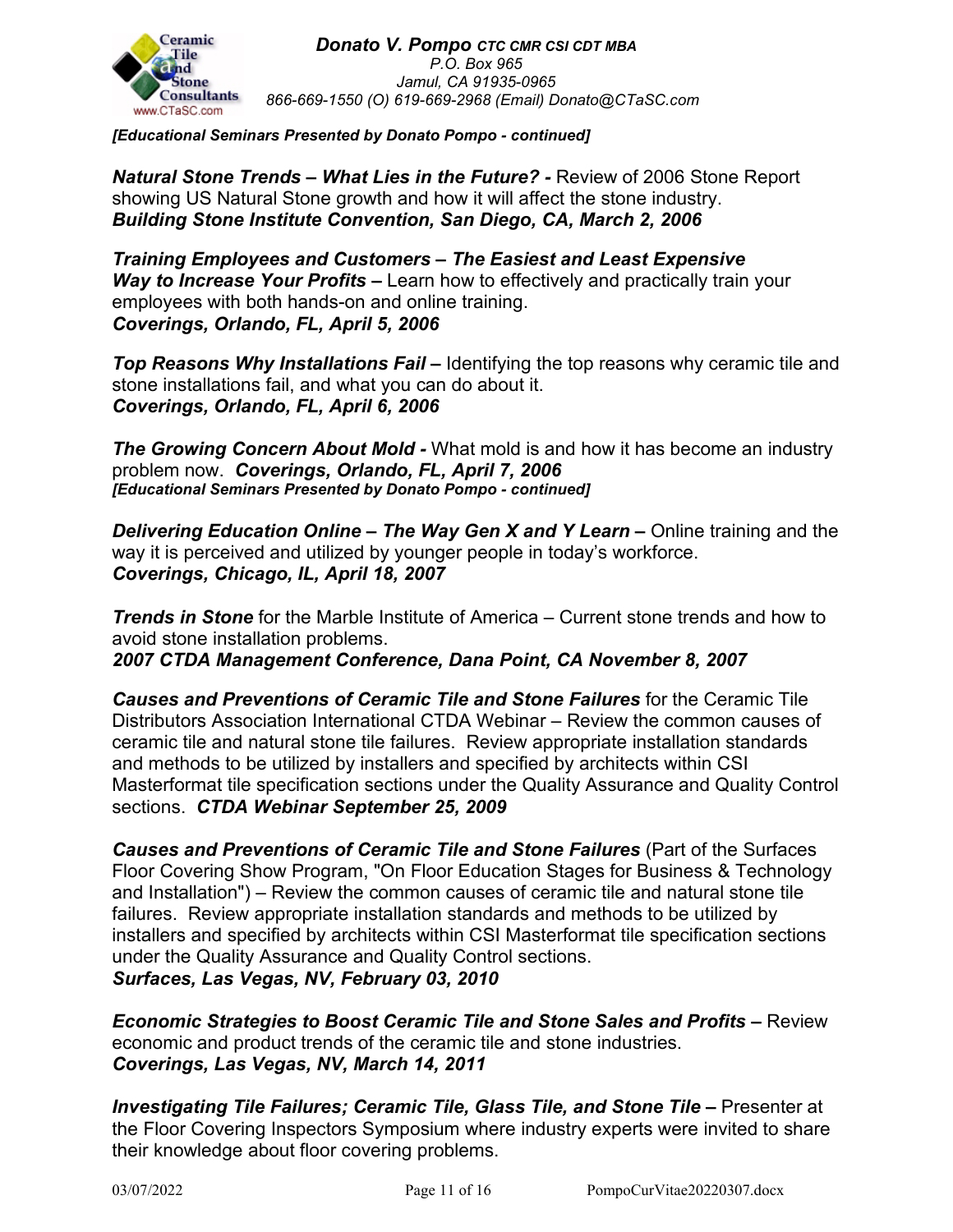

## *Surfaces, Las Vegas, NV, January 24, 2012*

*[Educational Seminars Presented by Donato Pompo - continued]*

*Fundamentals for Effective Communication Between Specifier and Natural Stone Supplier –* Presented to Stone Quarry Producers and Stone Suppliers. *BSI 2012 Annual Convention, La Costa Country Club, Carlsbad, CA, February 28, 2012*

*What is Online Education and What can it do for You?* Reviewed the features and benefits of online education and explained how online educational courses can substantially improve employee's performance to increase company sales and profits. *CTDA Webinar February 28, 2013*

*How to Avoid Tile and Stone Installation Problems -* Reviewed the review various types of applications and common failures seen today in the installation of tile and stone. Pointed out the industry standards and explain how they can avoid these various types of failures. *Fuse Alliance 2014 Annual Conference, The Ritz-Carlton in Amelia Island, Florida March 11, 2014*

*How to Avoid Tile and Stone Installation Problems -* Reviewed the review various types of applications and common failures seen today in the installation of tile and stone. Pointed out the Industry standards and explain how they can avoid these various types of failures. *Fuse Alliance 2015 Annual Conference, Las Vegas, NV March 4, 2015*

*Changes in the Tile and Stone Industry -* Reviewed new products in the tile and stone industry. Reviewed common applications and common failures seen today in the installation of tile and stone. Pointed out the Industry standards and explain how they can avoid these various types of failures. Explained the importance of training their work force. *Fuse Alliance 2016 Annual Conference, Nashville, TN March 15, 2016*

**Keynote Session:** *From the Field: A Perspective and Industry Update from Recognized Consultants –* Donato was one of the three tile and stone industry's leading consultants engaged in an open and frank conversation exploring the state of the industry as it relates to the tile and stone specifications, quality control, and overall quality of tile and stone installations. Commercial and Residential projects were discussed, with an emphasis on case studies related to common mistakes that can be avoided. *Coverings 2016 Annual Tile and Stone Conference and Expo, Chicago, IL April 20, 2016*

*Changes in the Tile and Stone Industry -* Reviewed new products in the tile and stone industry. Reviewed common applications and common failures seen today in the installation of tile and stone. Pointed out the Industry standards and explain how they can avoid these various types of failures. Explained the importance of training their work force. *Fuse Alliance 2017 Annual Conference, Austin, TX March 07, 2017*

**Certified Ceramic Tile Specialist Study Guide** *–* As the author of the CTDA Certified Ceramic Tile Specialist test study guide, I reviewed the content of the study guide. Pointed out the important of understanding the terminology, industry standards, industry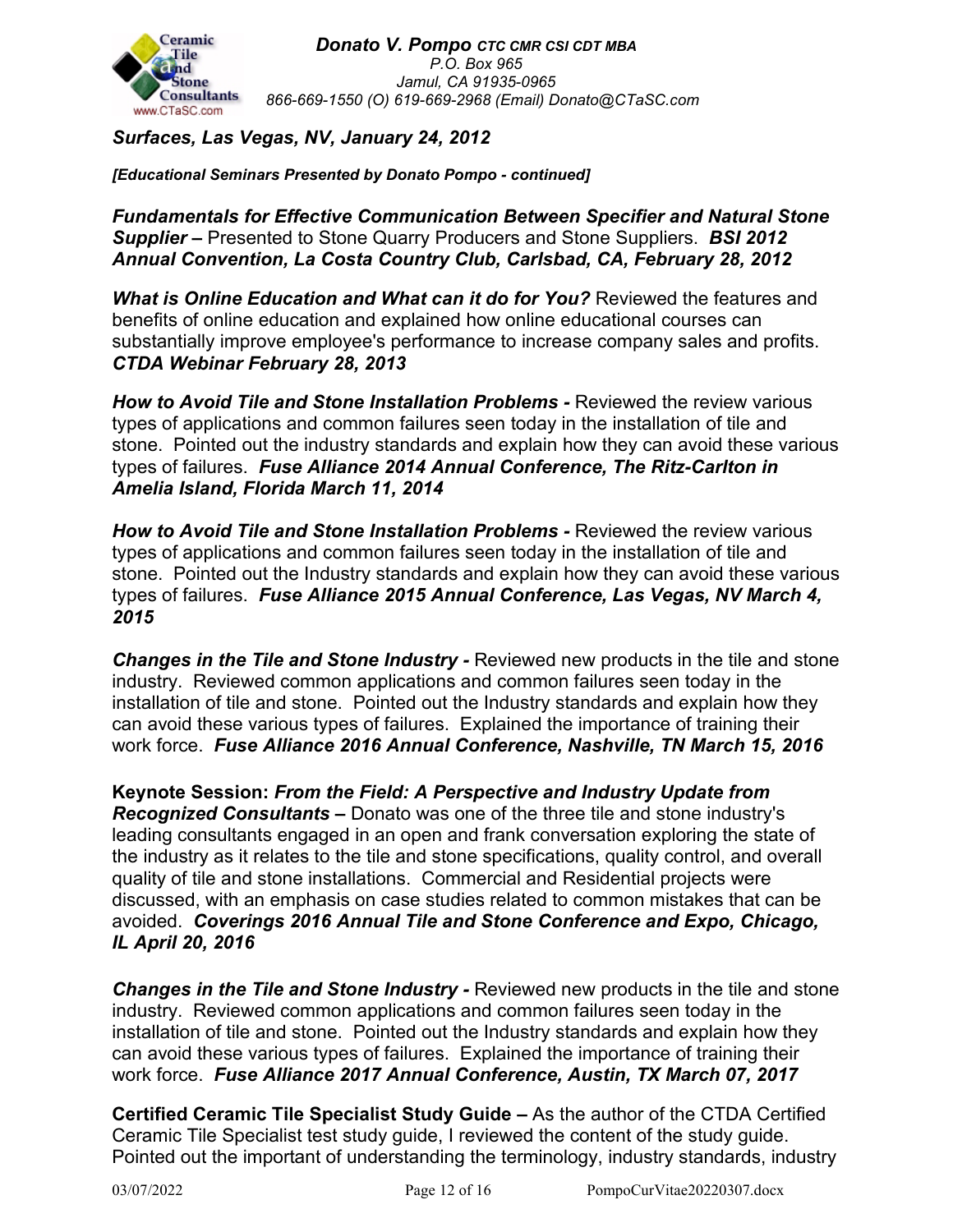

installation methods and products, and how to avoid problems. Emphasized the importance of being knowledgeable and being a consultant to the client. *Coverings 2017 Annual Tile and Stone Conference and Expo, Orlando, FL April 06, 2017*

## *[Educational Seminars Presented by Donato Pompo - continued]*

**Certified Ceramic Tile Specialist Study Guide Webinar** *–* As the author of the CTDA Certified Ceramic Tile Specialist test study guide, I reviewed the content of the study guide. Pointed out the important of understanding the terminology, industry standards, industry installation methods and products, and how to avoid problems. Emphasized the importance of being knowledgeable and being a consultant to the client. *CTDA Webinar July 20, 2017*

*Changes in the Tile and Stone Industry -* Reviewed new products in the tile and stone industry. Reviewed new changes to the industry standards and clarified their intent. Explained the importance of training their work force. *Fuse Alliance 2018 Annual Conference, New Orleans, LA March 05, 2018*

**How to Utilize Online Education and Apprenticeships to Train Your Workers and Recruit New People into Your Company** *–* As the founder and president of the University of Ceramic Tile and Stone, I reviewed the online E-Learning technology, methodology, and benefits for training recruits and providing continued education. *Coverings 2018 Annual Tile and Stone Conference and Expo, Atlanta, GA May 11, 2018*

**Introduction to the new UofCTS Online Course called: "The Complete Guide on Developing Tile & Stone Specifications with Architects" Webinar** *–* Reviewing the new UofCTS Online course that not only teaches how to write "Bullet Proof Specifications" (specifications resistant to value engineering and substitutions), but it teaches how to be a successful professional architectural sales representative in identifying and targeting projects, developing relationships with architects and designers, and how to track a project to the point of getting the order. *CTDA Webinar July 18, 2019*

*Tile and Stone Update - Reviewed new products in the tile and stone industry.* Reviewed new changes to the industry standards and clarified their intent. Explained the importance of training their work force. *Fuse Alliance 2019 Annual Conference, Orlando, FL March 05, 2019*

**How to Create a "Bullet Proof" Spec and be a Professional Architectural Sales Rep** *–* Reviewing the key information from the new UofCTS Online course that teaches how to write "Bullet Proof Specifications" (specifications resistant to value engineering and substitutions), and teaches how to be a successful professional architectural sales representative in identifying and targeting projects, developing relationships with architects and designers, and how to track a project to the point of getting the order. *Total Solutions Plus Presentation, Nashville, TN October 28, 2019*

03/07/2022 **Page 13 of 16** PompoCurVitae20220307.docx *How to use Architectural Specifications to Limit your Liability and How to Communicate Effectively -* Reviewed key aspects of a MasterFormat specification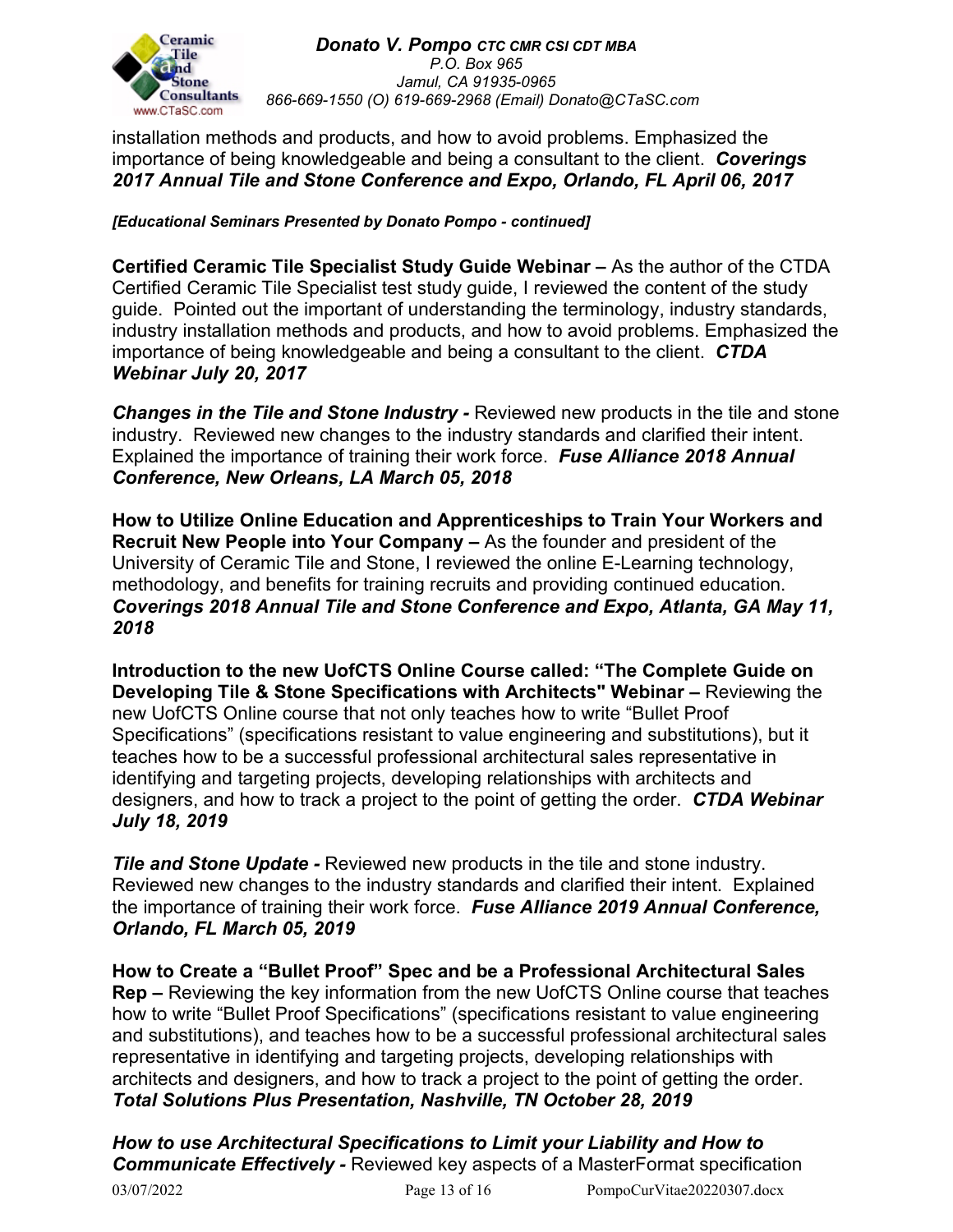

where liability for a contractor can be limited. Reviewed the key aspects in communicating clearly and effectively by adjusting to the different personality types. *Fuse Alliance 2020 Annual Conference, Indian Wells, CA March 03, 2020*

*[Educational Seminars Presented by Donato Pompo - continued]*

*Trends in Jobsite Installation Failures & Best Practices in Quality Control/Prevention –* One of two experts on a panel to share our experiences and opinions on Installation Failures, Quality Control Services, and Working with Convid-19 Restrictions. *NTCA Total Solutions, Virtual Presentation, October 27, 2020*

*Fuse Alliance Tile and Stone Technical Update -* Reviewed how Covid-19 affected the Tile Industry in 2020 and what 2021 looks like. Reviewed new products and trends in the tile industry. Reviewed how to avoid tile problems in wet and exterior applications due to inadequate slope and drainage. Reviewed the continued education opportunities by utilizing the University of Ceramic Tile and Stone online courses through Fuse Alliance. *Fuse Alliance 2021 Annual Conference, Virtual Presentation on March 02, 2021*

*NTCA Roundtable Live! Meet the Consultants –* One of several NTCA Consultants sharing my background, the work that we do, and pointing out some common problems we see in our investigation work. Emphasized the need for training. *NTCA Roundtable Live! Meet the Consultants, Virtual Presentation on March 24, 2021*

*Fuse Alliance Tile and Stone Technical Update -* Reviewed new products and trends in the tile and stone industry. Reviewed new ANSI A326.2 Coefficient of Friction standard. Reviewed how to avoid tile problems in wet and exterior applications due to inadequate slope and drainage. Reviewed the continued education opportunities by utilizing the University of Ceramic Tile and Stone online courses through Fuse Alliance. *Fuse Alliance 2022 Annual Conference Presentation Dallas, TX on March 07, 2022*

## **Educational Online Courses Written and Produced by Donato Pompo**

*Understanding the Basics of Ceramic Tile:* The Ceramic Tile course includes industry standards and sales techniques and is designed to give salespeople the tools they need in order to increase sales, give tile installers the knowledge of industry standards and how to assist clients with selecting ceramic tile, and give professional designers the knowledge on how to select and specify ceramic tile. **Published April 2003; Updated December 2004; Updated December 2010; Updated April 2016;**  also, published as CTDA's Understanding the Basics of Ceramic Tile.

*Understanding the Basics of Natural Stone:* The Natural Stone course includes industry standards and sales techniques and is designed to give salespeople the tools they need in order to increase sales, give stone installers and fabricators the knowledge of industry standards and how to assist clients with selecting natural stone, and give professional designers the knowledge on how to select and specify natural stone. **Published February 2010;** also, published as CTDA's Understanding the Basics of Natural Stone.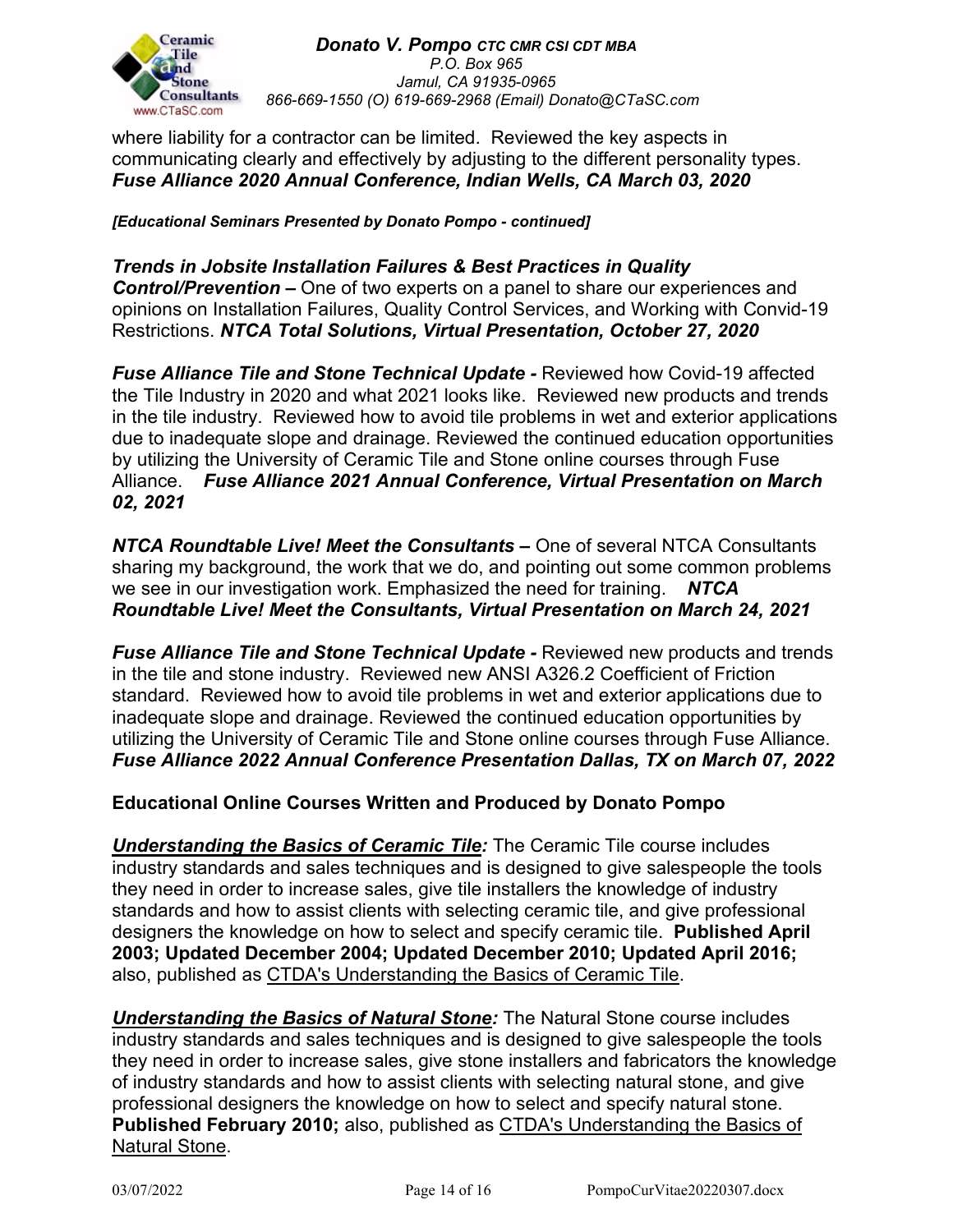

## *[Educational Online Courses Written and Produced by Donato Pompo - continued]*

*TTMAC Understanding the Basics of Ceramic Tile: This Canadian version of the* Ceramic Tile course includes industry standards and sales techniques and is designed to give salespeople the tools they need in order to increase sales, give tile installers the knowledge of industry standards and how to assist clients with selecting ceramic tile, and give professional designers the knowledge on how to select and specify ceramic tile. **Published January 2011; updated April 2016**

**Tile Installer Thin-set Standards (ITS) Verification:** This course instructs installers on industry standards and proper installation methods for tile thin-set applications that apply to ceramic tile, porcelain tile, stone tile, glass tile, and other types of adhered tile materials. This course is also meaningful to architects, general contractors, sales representatives, and owners who want to be aware of the industry installation standards. The course is taught in both English and Spanish. **Published October 2011;** also, published as CTDA's Tile Installer Thin-set Standards (ITS) Verification.

*Tile Installer Thin-set Standards (ITS) Verification - Spanish:* This course is taught in Spanish and instructs installers on industry standards and proper installation methods for tile thin-set applications that apply to ceramic tile, porcelain tile, stone tile, glass tile, and other types of adhered tile materials. This course is also meaningful to architects, general contractors and, sales representatives, owners who want to be aware of the industry installation standards. The course is taught in both English and Spanish. **Published February 2012;** also, published as CTDA's Tile Installer Thin-set Standards (ITS) Verification.

*TTMAC Understanding the Basics of Natural Stone:* This Canadian version of the Natural Stone course includes industry standards and sales techniques and is designed to give salespeople the tools they need in order to increase sales, give stone installers and fabricators the knowledge of industry standards and how to assist clients with selecting natural stone, and give professional designers the knowledge on how to select and specify natural stone. **Published June 2012.**

**TTMAC Tile Installer Thin-set Standards (ITS) Verification:** This course instructs Canadian installers on Canadian industry standards and proper installation methods for tile thin-set applications that apply to ceramic tile, porcelain tile, stone tile, glass tile, and other types of adhered tile materials. This course is also meaningful to architects, general contractors, sales representatives, and owners who want to be aware of the industry installation standards. The course is taught only in English. **Published March 2013.**

*CTDA Certified Ceramic Tile Specialist (CCTS) Study Guide: An online study guide, with a handout, for those preparing for taking the CTDA Certified Ceramic Tile Specialist test.* The Ceramic Tile course includes product information, industry standards, sales techniques, and is designed to give salespeople the tools they need in order to more professionally assist clients with selecting ceramic tile and glass tile products. It also teaches them how to more professionally consult with their clients. **Published April 2016.**